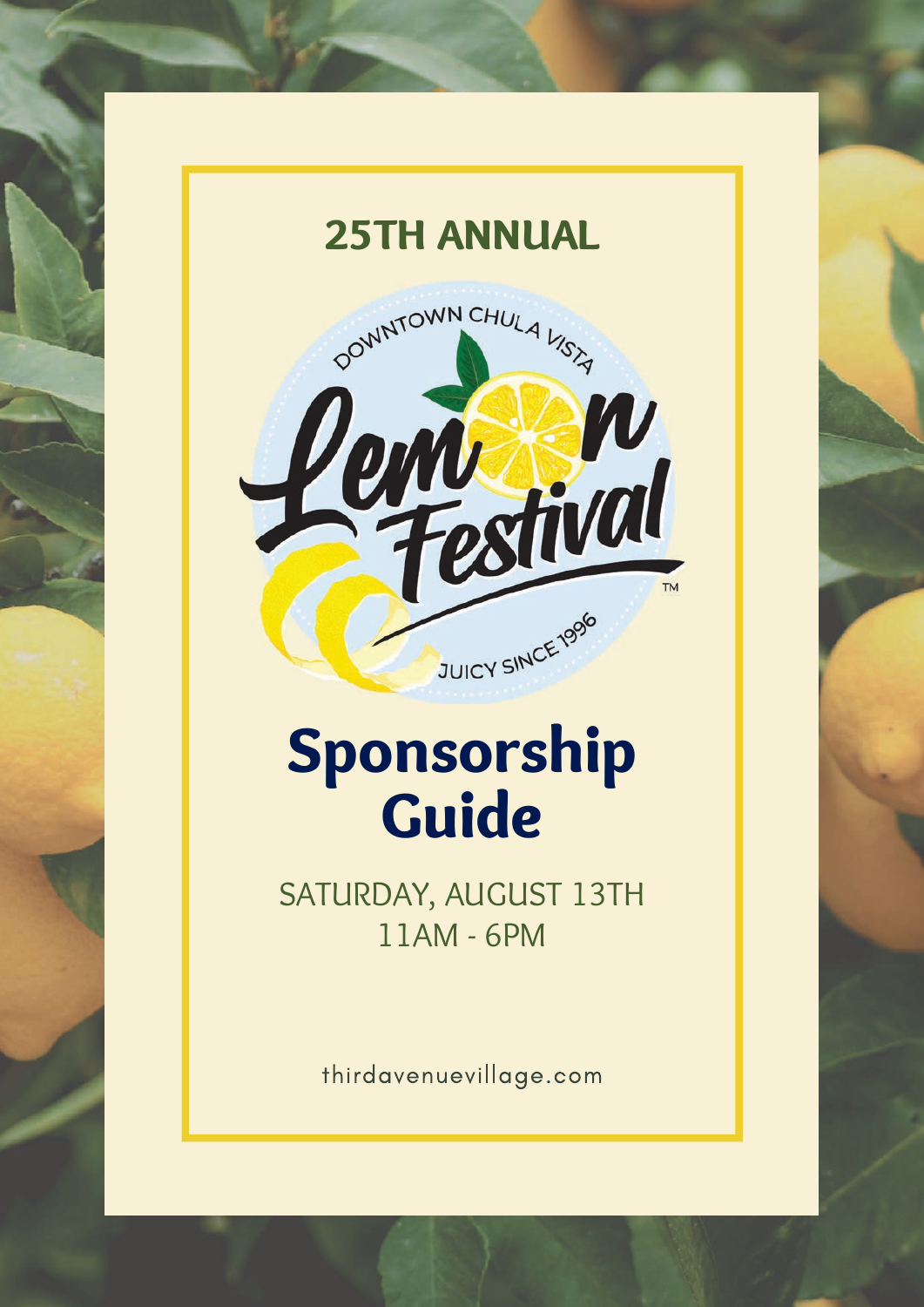# About the Event

Chula Vista has a *juicy* history with lemons. In the early 1900s, the town's boom in citrus growth gave it the title, "Lemon Capital of the World." For the past two and a half decades, we've celebrated that legacy with the Lemon Festival: a citrus-centric community event, welcoming tens of thousands of attendees to Downtown Chula Vista.



This free-to-attend festival features lemon-infused activities, live music, lemonthemed contests, lemony snacks and beverages, and countless other sweet and sour vendors and activities to enjoy with family and friends. From a sponsor perspective, this event will truly make lemonade out of lemons. The Lemon Festival aims for inclusivity, attracting attendees of every age, sex, race, and ethnicity from San Diego County and beyond. This year, under new management by local event producer, Fuse Events, The Lemon Festival is taking an upgraded approach to marketing and public relations. The event will be promoted to a larger audience, including every leading local publication and news outlets such as KUSI, Fox 5, ABC 7 and Televisa-Univision, among others.